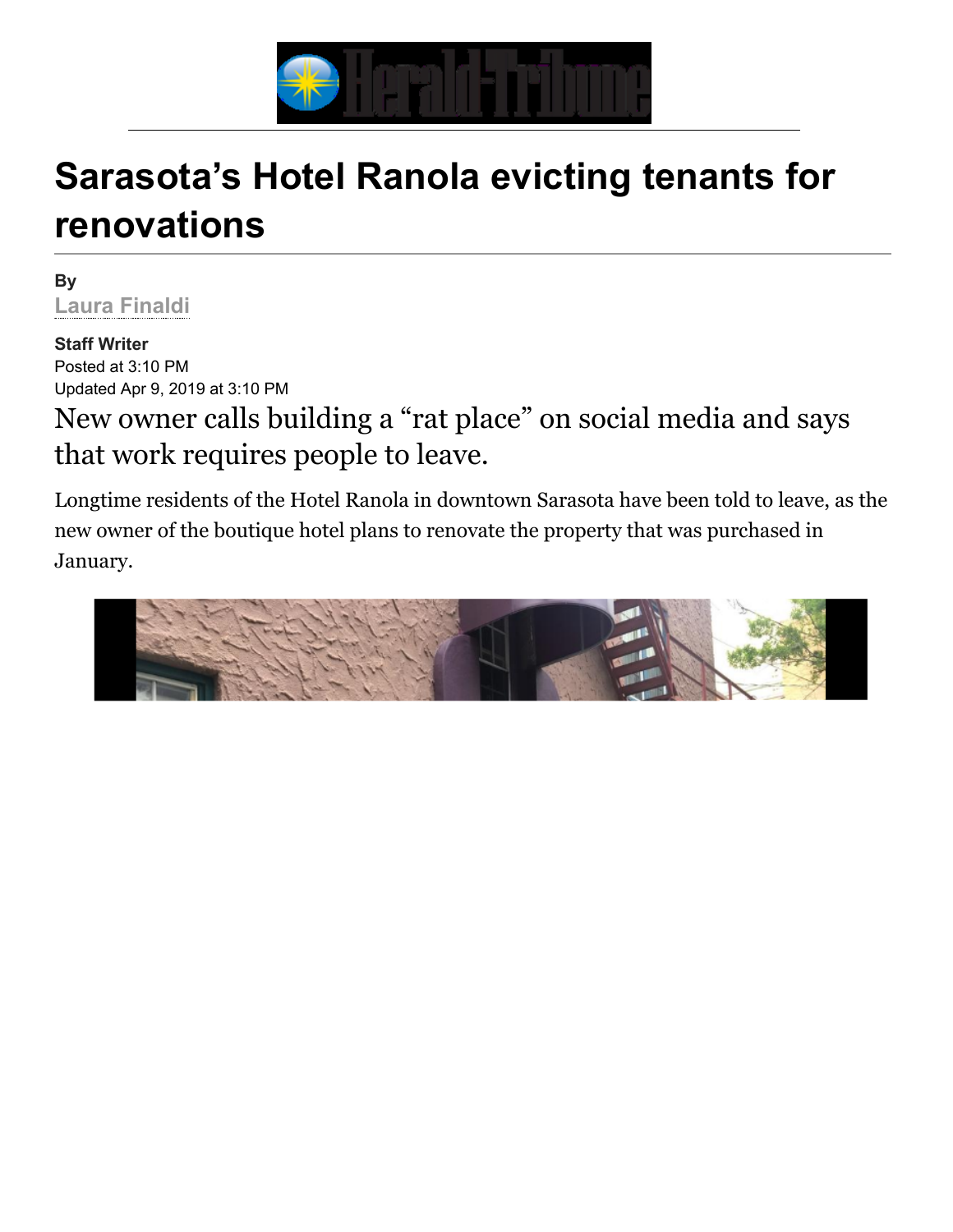

▲ HIDE CAPTION **E** BUY PHOTO EB Ranola Hotel LLC purchased three parcels, including 1727 Ringling Blvd., the Hotel Ranola at 118 Indian Place and 1734 Bamboo Lane for under \$2.8 million in January. [HERALD-TRIBUNE STAFF PHOTO / LAURA FINALDI]

EB Ranola Hotel LLC, registered to Baird Inc. of Sarasota, in January purchased three parcels, including the Hotel Ranola, for about \$2.8 million, Sarasota County records show. The purchase included the hotel, the apartment building next door at 1727 Ringling Blvd. and the parking lot area just north of the hotel at 1734 Bamboo Lane.

The hotel, built in 1926 as an apartment hotel, has residential units on the third floor and hotel rooms on the first and second floors. Joy Briandi, a 10-year resident of the building, received a notice dated March 27 informing her that she was being evicted from her longtime home.

"For various reasons, we have decided not to re-new the lease on the above mentioned unit you now occupy," the letter reads. It also says that tenants must allow management to show their units to prospective tenants "at all reasonable times."

[That was the first interaction tenants had from the new landlord since the building was](https://www.heraldtribune.com/news/20190313/sarasota-county-oks-smaller-affordable-homes) purchased in January, Briandi said.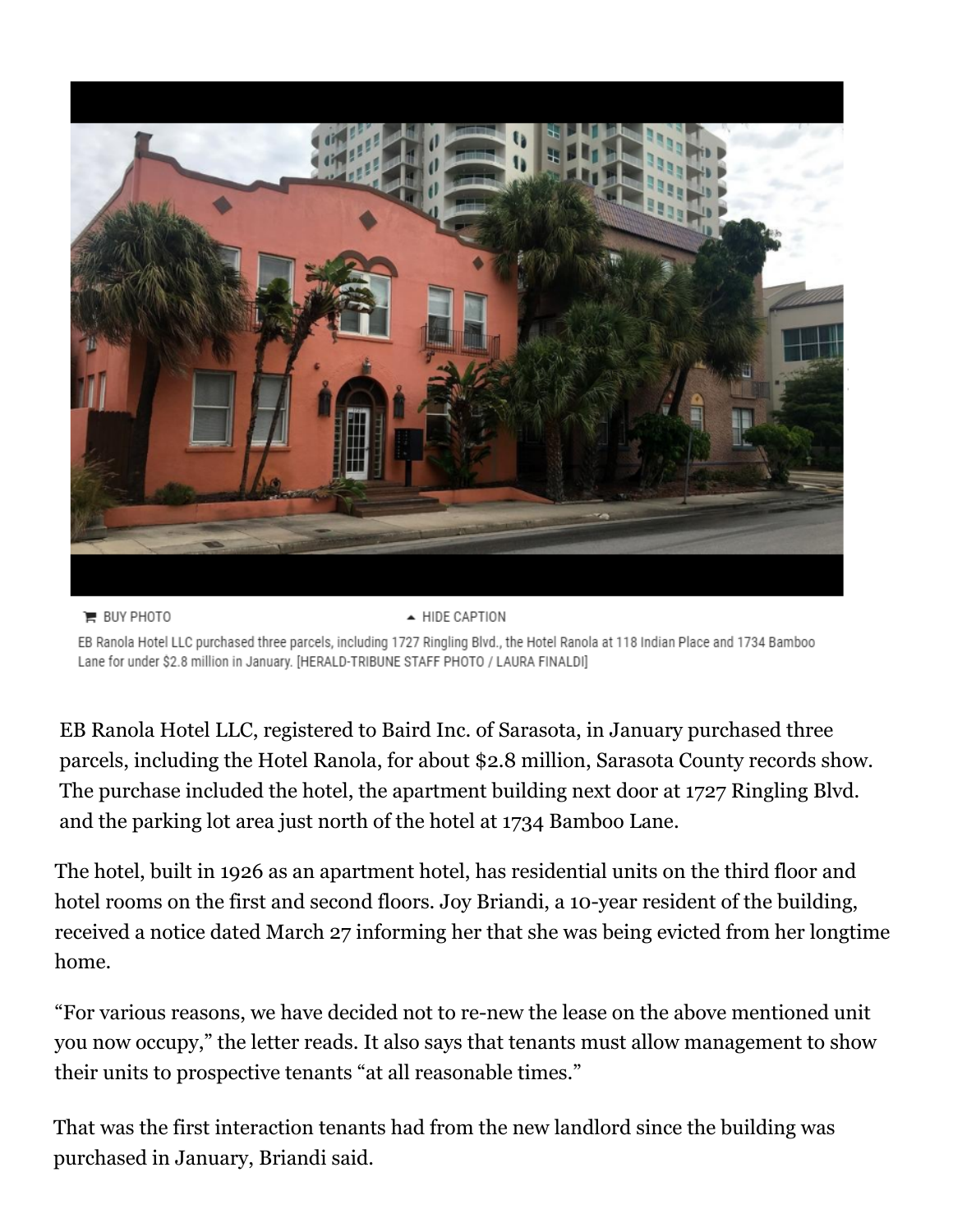[The building has had its problems, Briandi said. It's old, there's no central air conditioning](https://www.heraldtribune.com/news/20181207/sarasota-city-commission-adopts-new-affordable-housing-methods) and her kitchen has been leaking for five years. But to Briandi, the bottom line is that living there is much less expensive than it would be almost anywhere else in downtown Sarasota.

She said all her neighbors but one are single women, so for them, keeping housing costs low is a high priority. She currently pays \$895 per month in rent.

Briandi, who is in her early 40s, said most people plan to rent for a few years to save up to buy a house or a condo. But since rent in Sarasota is so expensive, she hasn't been able to put away any money to do the same.

"How do you save for a down payment? My credit score is 800. I have zero debt. I should be able to pay for a condo in Sarasota, Florida," she said. "You can't find affordable housing downtown. I'm about to increase my rent payment to another \$450 a month so I can stay in the area. It's insane."

Eric Baird, founder and CEO of Baird Inc., did not return messages left with his company. He did, however, write on a post on Briandi's Facebook page that third-floor tenants have to be evicted in order for renovations to take place. He said they are on month-to-month leases.

"We have to do this to replace the roof and to fix the water damage in each of those rooms. We will completely renovate those rooms at the same time. Obviously no one can live in those rooms while this is being done," he said. Baird wrote on Facebook that the units have issues like roof leaks, mold and rats.

Baird wrote that the Hotel Ranola's third floor "should be hotel rooms too." The building next door has 10 units for longer term rentals, he said. Briandi said those tenants have seen large increases in their rent.

"You may be okay paying \$800 per month for a leaking, moldy, rat place. But I am not interested in owning and operating one. I wish you luck finding somewhere else you will be happy," Baird wrote on Facebook.

Baird is also one of the owners of downtown Sarasota's Main Plaza mall, with Jesse Biter and David Chessler. Plans for the plaza's redevelopment were on display at the International Council of Shopping Centers Orlando conference in August.

Sarasota is currently facing a shortage of affordable housing options, caused by increases in housing costs and efforts by state lawmakers to shortchange affordable housing program. These factors have forced many to move further and further away from where they work.